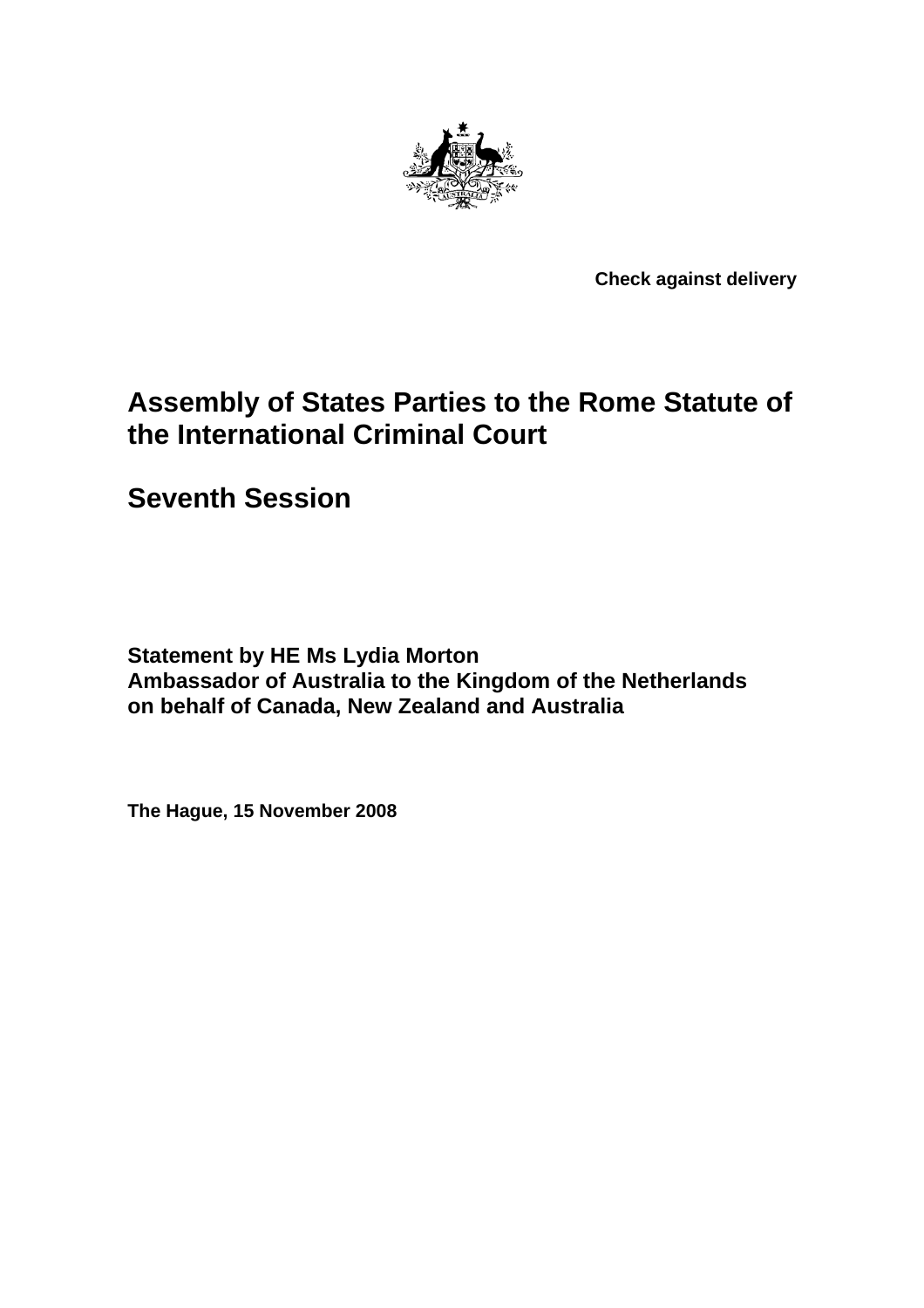## Mr President

I have the honour to speak on behalf of Canada, New Zealand and Australia.

Let me reiterate at the outset the strong and unequivocal support CANZ has provided and will continue to provide to the International Criminal Court. It is through our collective support, cooperation and assistance that the Court will grow as a global institution of international criminal justice for serious crimes.

### Mr President

CANZ is pleased to see the Court making significant steps forward. The Court has continued its investigations into four situations and the Prosecutor is examining possible situations in a range of countries. More arrest warrants have been issued. Charges have been confirmed against some suspects. These are all signs of a Court that is conducting itself according to its mandate.

We recognise that the Court continues to face challenges, particularly where it is entirely reliant on cooperation and support from others to fulfill its mandate. It is essential that States rise to meet these challenges. Failure to do so risks the international community betraying the victims of serious crimes. CANZ encourages all States, international organisations and civil society groups to assist the Court in practical ways.

We particularly welcome and commend the actions of the Democratic Republic of the Congo in surrendering Germain Katanga and Mathieu Chui to the Court and Belgium in arresting and surrendering Jean-Pierre Bemba Gombo to the Court. These actions are clear examples of the results that can be achieved with close cooperation with the Court.

CANZ again calls upon all relevant actors, including the authorities in Uganda and the Democratic Republic of Congo, to cooperate closely with the Court and with one another in ensuring the full implementation of their obligations under the Rome Statute, including the execution of the outstanding arrest warrants, and assisting the Court to fulfill its mandate.

In this light, we again urge the Government of Sudan to help bring an end to impunity for alleged human rights abuses and war crimes. In particular, we urge the Government of Sudan to cooperate with the Court and to take all necessary steps to arrest Minister of State for Humanitarian Affairs, Ahmad Harun, and to transfer him and militia leader, Ali Kushayb, to the Court for trial. Acting on the arrest warrants will demonstrate not only respect for the rule of law but also support for international criminal justice generally.

### Mr President

We would like to record our appreciation for the ongoing work of the Assembly's Bureau in considering a range of important items in the intersessional period. We also commend the Court and Secretariat for their efforts in preparing for the seventh session of the Assembly. The earlier submission and finalisation of papers for the Assembly will assist in preparation and promote greater engagement by States Parties in the significant issues facing us.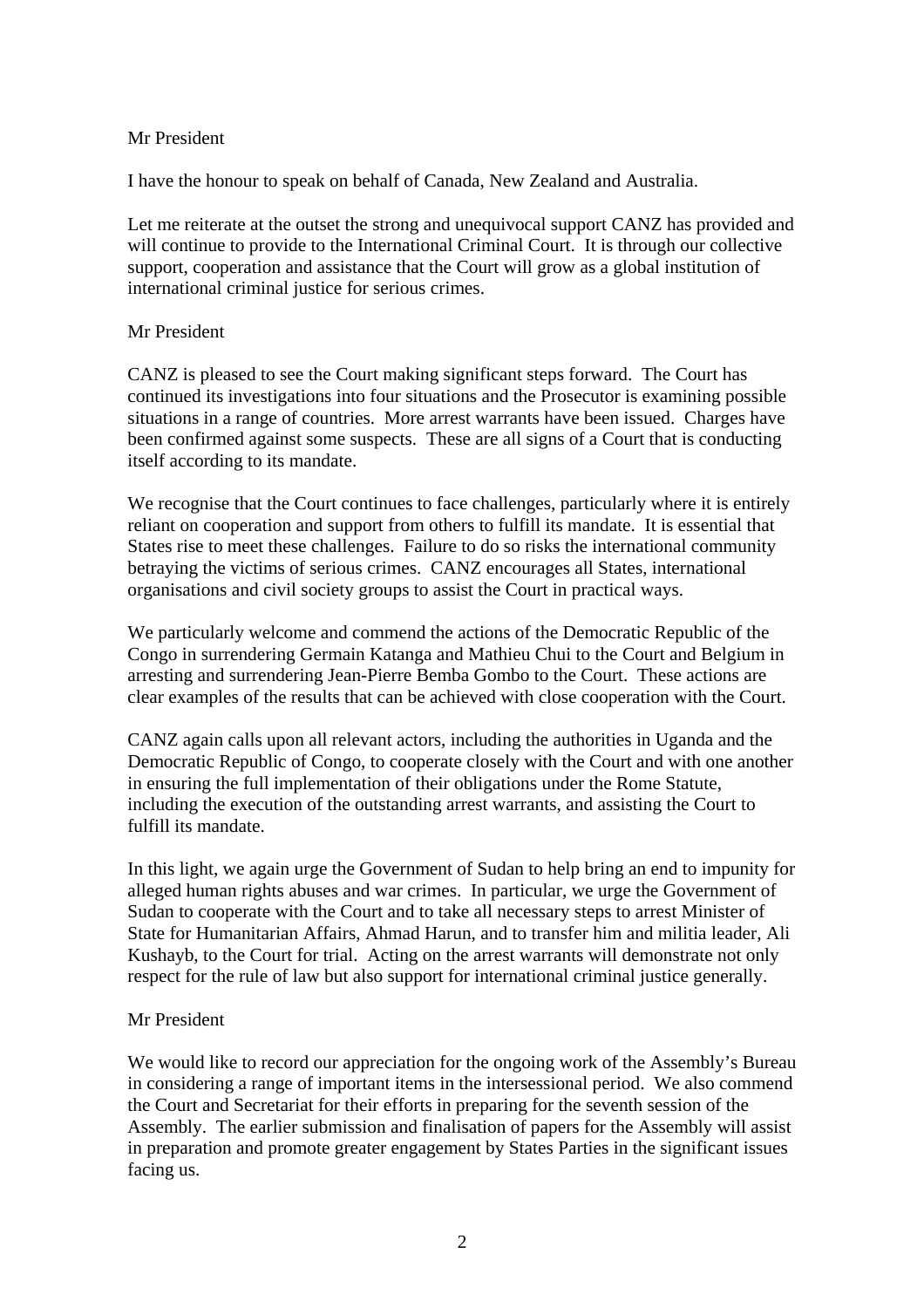## Mr President

At this Assembly we must pay close attention to the proposed budget for the Court and the work of the Committee of Budget and Finance. We established the Committee in order to provide us with expert and independent advice and we should give due consideration to its recommendations. We look forward to working constructively with others during the Assembly on the range of important matters before us.

## Mr President

CANZ looks forward to further discussions on the crime of aggression. This crime goes to the very heart of the collective security regime enshrined in the United Nations Charter. We were encouraged by the positive, although modest, progress made in the Special Working Group at the resumed sixth session of the Assembly in June. We acknowledge, however, that significant issues still need to be resolved. We urge all States to work in a cooperative spirit to help to bring these negotiations to a close well ahead of the Review Conference.

## Mr President

Universal ratification of the Rome Statute is essential to the Court's long-term success. We must intensify our collective efforts to promote the universality of the Rome Statute. CANZ will continue its efforts to encourage further ratification and to give practical effect to the plan of action for achieving universality and full implementation of the Rome Statute.

We are pleased that there have been three additional ratifications and accessions to the Rome Statute in the last year. We welcome Madagascar, Suriname and the Cook Islands as recent parties to the Rome Statute. It is a remarkable achievement, and a demonstration of global commitment to the Court, that in a mere ten years since adoption of the Rome Statute we now stand at 108 States Parties. We hope that this momentum will encourage other States to join.

### Mr President

CANZ supports efforts by the international community to take practical measures to assist in the delivery of international justice. The Justice Rapid Response mechanism, established last November, is an example of a mechanism that will enable the international community to channel and harmonise efforts to support the rapid identification, collection and preservation of the most perishable type of information relating to crimes under international law.

# Mr President

It is our firm belief that the original conception of an international criminal court – that peace and justice are complementary – continues to be as essential today as it will be in the future. In particular, we must work with others to make sure any use by the United Nations Security Council of Article 16 to defer cases is only contemplated in exceptional circumstances. The political consideration around deferring cases must be kept separate from the legal and judicial processes of the International Criminal Court. We must be conscious that invoking Article 16 in anything but the most extraordinary circumstances